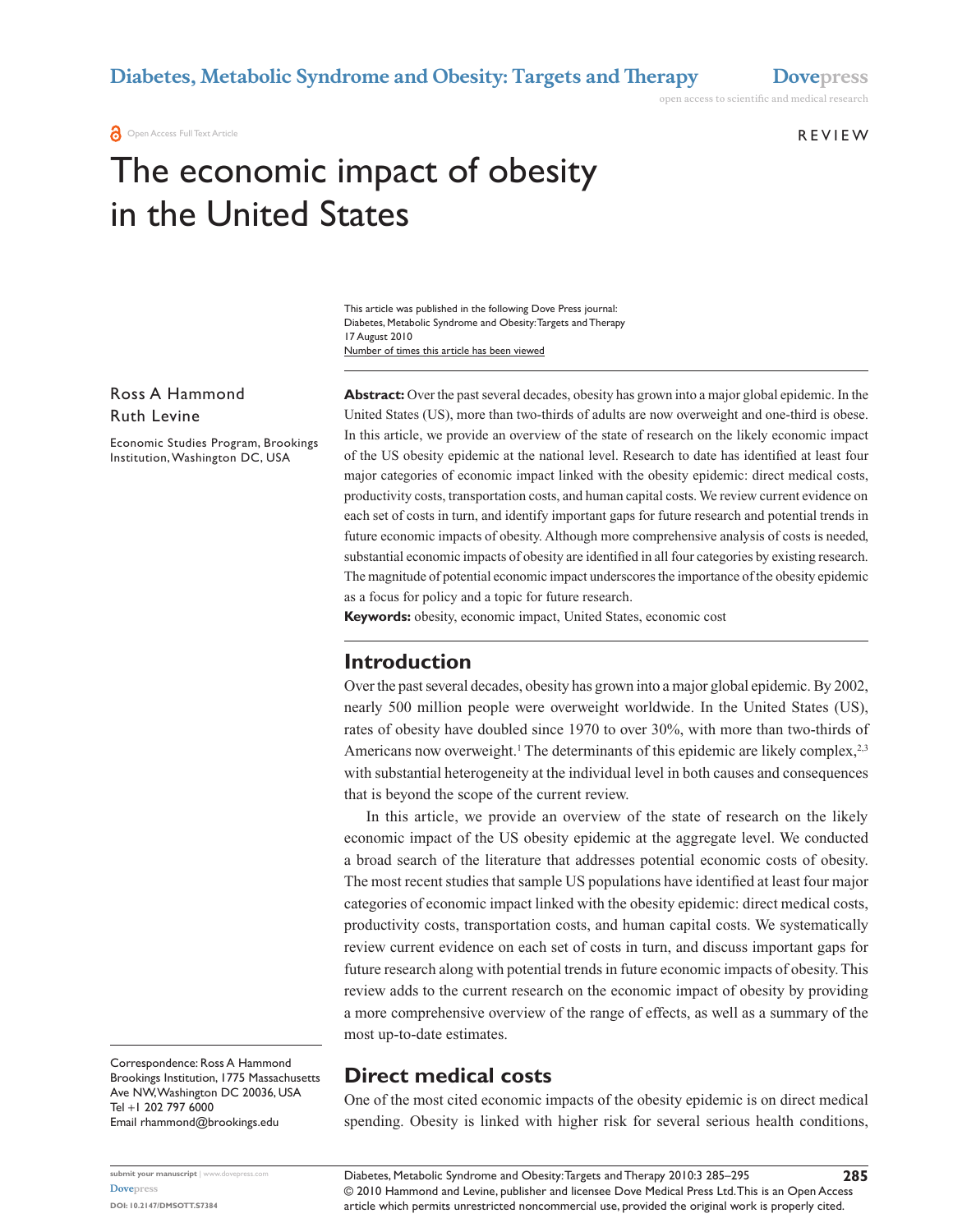such as hypertension, type 2 diabetes, hypercholesterolemia, coronary heart disease (CHD), stroke, asthma, and arthritis. Direct medical spending on diagnosis and treatment of these conditions, therefore, is likely to increase with rising obesity levels. Several studies offer retrospective or prospective estimates of the degree of disease incidence that can be linked to obesity, and of the magnitude of associated direct medical costs.

# Incidence of diseases associated with obesity

The most common definitions of obesity are based on body mass index (BMI), defined as weight in kilograms divided by height in meters squared. Obesity in adults is generally defined as a BMI of 30.0 or greater, with BMI of 25.0–29.9 categorized as overweight.4

Thompson et al<sup>5</sup> present a dynamic model of the relationships between BMI and the risks of five diseases linked with obesity: hypertension, hypercholesterolemia, type 2 diabetes mellitus, CHD, and stroke. The model captures both direct and indirect effects of obesity on health outcomes – obesity is a risk factor for hypertension, hypercholesterolemia, and diabetes, which are themselves risk factors for CHD and stroke. Estimated using a variety of data sources (including the National Health And Nutritional Examination Survey or NHANES, and the Framingham Study), the model gives future risks of all five diseases, life expectancy, and lifetime medical costs associated with the five diseases for men and women aged 35 to 64 years in each of four representative BMI groups ("healthy" BMI of 22.5, "overweight" BMI of 27.5, "obese" BMI of 32.5, and "severely obese" BMI of 37.5). BMI is assumed to be constant at its initial value for all individuals, with other risk factors adjusted for each year of aging. Results from the model demonstrate substantial increases in disease risk with increasing BMI. Relative to the group with BMI of 22.5, risk of hypertension is 40%–60% higher in the overweight (BMI 27.5), and twofold higher in the obese (BMI 32.5). Lifetime risk of CHD is 41.8% in obese men compared to 34.9% in the nonobese; for women, risk increases from 25% for the nonobese to 32.4% for the obese.

Similar relative disease risk rates for the overweight and obese are found in large-scale population studies. The Health Professionals Follow-up Study, based on 29,000 men observed over a three year time-period, found CHD risk to be 50% higher in the overweight (BMI 25–28.9), twice as high in the obese (BMI 29–32.9), and three times as high in the severely obese ( $BMI > 33$ ), compared to healthy weight men  $(BMI < 23)$ . <sup>6</sup> For women, analysis<sup>7</sup> based on the Nurses

Health Study<sup>8</sup> found the relative risk of type 2 diabetes to be 40.3 for women with BMIs between 31 and 32.9 (compared to those with BMI of less than 22). Analysis of NHANES-II cross-sectional data for both men and women found risk of hypertension and diabetes to be increased 3.0 times and 2.9 times, respectively, compared to the nonoverweight. $9,10$ A large-scale telephone survey of  $195,000$  adults<sup>11</sup> found the odds ratio for the overweight and obese (compared to normal weight) to be 1.59 and 3.44, respectively for diabetes, 1.82 and 3.50, respectively for high blood pressure, and 1.50 and 1.91, respectively for high cholesterol. Statistically significant effects for asthma and arthritis were also found. A different study quantified an increase of 1 mmHg in systolic blood pressure resulting from each one-unit increase in BMI among healthy 20–29 year olds.<sup>12</sup>

# Medical costs associated with incidence of obesity-related diseases

Associated with incidence of obesity-related diseases are direct medical costs for diagnosis and treatment of these conditions. Numerous studies estimate these costs, using a variety of methodologies including: cohort studies, case studies, dynamic models, nationwide representative surveys, regression analyses, and simulation forecasting. There is widespread agreement across this literature that the medical costs associated with obesity are substantial; however, there are important differences between the studies.

Two recent studies use cohorts drawn from managed care organizations to estimate relative costs for the obese and overweight compared to the nonoverweight. This approach allows for direct study of individual medical histories (and charged costs) with no aggregation, but relies on self-report for BMI and other initial data. Cohorts examined may not be nationally representative. Thompson et al<sup>13</sup> base their estimates on a retrospective study conducted at Kaiser Permanente in Oregon, with 1,286 subjects who responded to a 1990 random sample survey. Respondents were between 35 and 64 years old, had self-reported BMIs greater than 20, were nonsmokers, and had no history of heart disease. Thompson et al sorted subjects into three categories – healthy, overweight, and obese – according to initial (1990) BMI. They followed each group over a nine year period, using electronic records and local retail prices to tally real costs for all inpatient care, outpatient services, and prescriptions. Results show significantly higher accumulated costs for the obese and overweight than for the healthy-weight group. The obese (BMI  $\geq$  30) had 36% higher average annual health care costs than the healthy-weight group, including 105%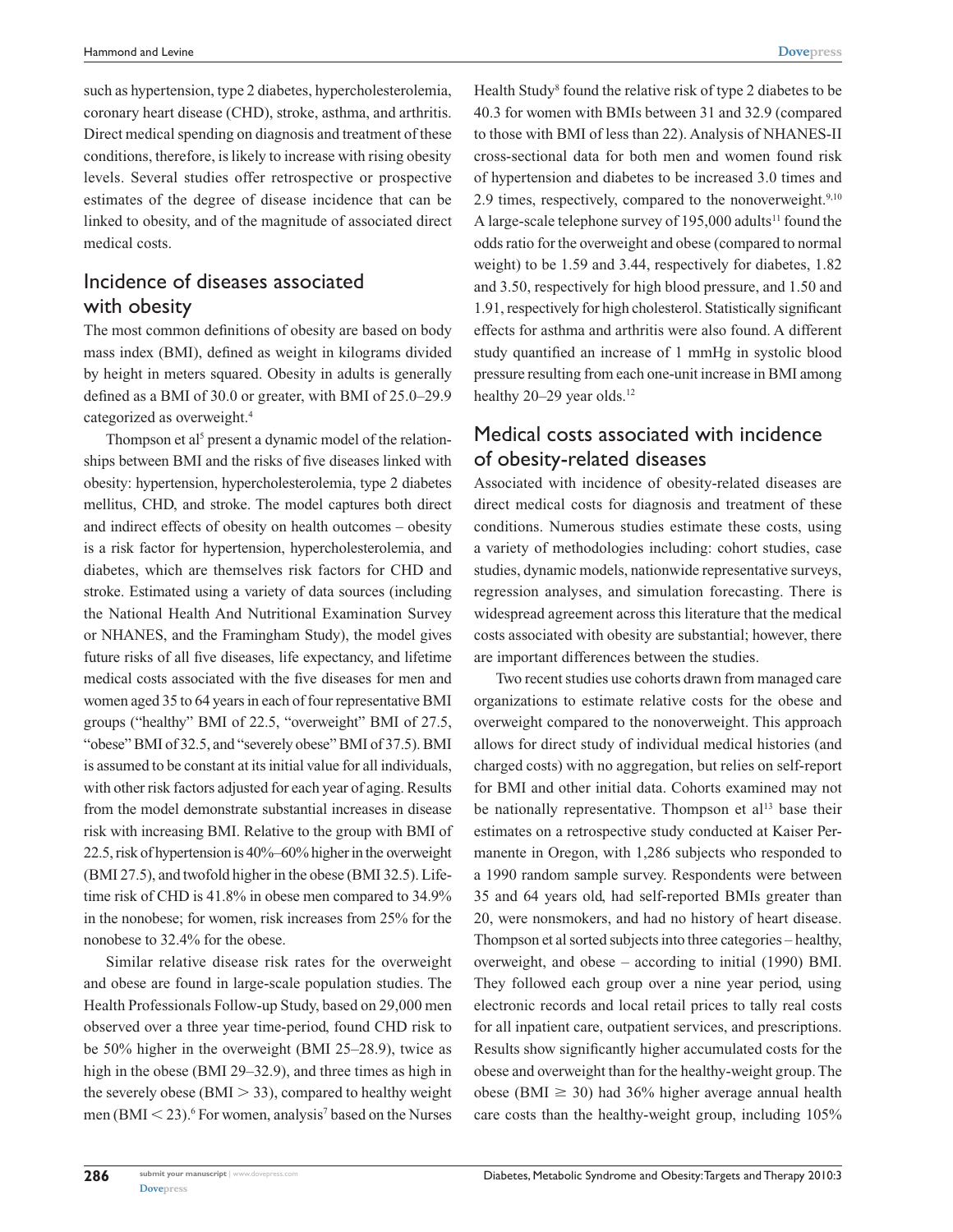higher prescription costs and 39% higher primary-care costs. The overweight (BMI 25–29) had 37% higher prescription costs and 13% higher primary-care costs than the healthyweight group.

Wolf<sup>14</sup> and Pronk et al<sup>15</sup> studied health care costs among a stratified random sample ( $n = 5,689$ ) drawn from members of a managed care organization in Minnesota aged 40 and older. They compare total medical care charges over an 18-month period across BMI categories, controlling for age, race, sex, and chronic disease status. Results show that a one-unit increase in BMI translates to a 1.9% increase in median medical spending during the study period.

Several studies use dynamic models to estimate medical care costs associated with overweight and obesity over a substantial time period. Using a dynamic multi-stage model of the relationship between BMI and risk for five diseases strongly linked to weight status (see above), Thompson et al<sup>13</sup> generate associated medical care costs for each stage of the model. They find overweight (BMI 27.5) to increase expected lifetime medical care costs for the five diseases studied by almost 20% compared to the healthy-weight group (BMI 22.5). Obesity increases lifetime medical care costs for these diseases by 50% above baseline, and severe obesity can almost double them.

Gorsky et al<sup>9</sup> construct three "hypothetical" cohorts of 10,000 women each – one cohort with healthy weight, one overweight, and one obese. They begin each cohort at age 40 years and extrapolate into the future through age 65 years, conducting incidence-based analysis of the excess costs associated with remaining overweight or obese over this time period. Results show that the obese cohort would incur excess costs of \$53 million (with 3% annual discounting) over the 25 years, and the overweight cohort would incur excess costs of \$22 million. Applying these results to the broader US population, the authors estimate that approximately \$16 billion will be spent between 1996 and 2021 on treatment of health conditions associated with overweight and obesity in middle-aged American women.

Regression analysis based on nationally representative surveys is another widely-used approach in the literature on health care costs associated with obesity. Finkelstein et al<sup>16</sup> use data from the 1998 and 2006 Medical Expenditure Panel Surveys (MEPS) along with National Health Expenditure Accounts data on health spending to construct a regression that controls for demography, smoking status, and insurance status. They divide cost estimates among payers (Medicare, Medicaid, or private) and cost category (inpatient, outpatient, or prescription). Estimated medical costs of obesity are as high as \$147 billion a year for 2008, or almost 10% of all medical spending. This is a substantial increase from their 1998 estimate of \$78.5 billion a year. The authors attribute the majority of this increase to higher prevalence of overweight. Private payers bear the majority of estimated costs, although public-sector spending is also substantial – Medicare spending would be an estimated 8.5% lower and Medicaid spending 11.8% lower in the absence of obesity. Across all payers, comparison of the obese to healthy-weight individuals shows 2006 medical spending that is 41.5% higher as a result of obesity.

Rather than providing a point-estimate of obesity's impact on spending, Thorpe et  $a^{17}$  focus on assessing the link between increases in obesity prevalence and increases in spending over time. They use self-reported data on both medical conditions and BMI from two nationally representative surveys (the National Medical Expenditure survey and the Household Component of the MEPS), and construct a two-part regression controlling for key individual variables (such as demography, smoking, and insurance status). The regression estimates the "obesity-attributable" portion of per-capita health care spending increases between 1987 and 2001 to be 27% (adjusted for inflation), with 12% due solely to increases in prevalence of obesity. Most of this increase was found to be due to spending on diabetes or hypertension specifically. At the beginning of the study period in 1987, per capita health care spending was estimated to be 15.2% higher for the obese than for healthy-weight individuals. By 2001, this gap had grown to 37%. The rate of growth in spending among the obese group was much higher than overall per capita spending growth.

Allison et al<sup>18</sup> examine whether any of the direct medical costs of obesity estimated in previous studies might be offset by increased (early) mortality associated with obesity. They conclude that increased mortality may lower costs somewhat, though inclusion of this factor does not affect the qualitative conclusion that such costs are likely substantial.

Obesity-related medical costs occur not only in adult populations, but in children as well. The annual direct costs of childhood obesity in the US are estimated at about  $$14.3$  billion.<sup>19,20</sup> In addition to these immediate costs, current childhood obesity implies future direct costs given that overweight children and adolescents may become obese adults.<sup>21</sup> Lightwood et al<sup>22</sup> estimate the likely future economic burden that will result from current high rates of overweight in US adolescents. They simulate the costs of excess obesity (and associated diseases) among US adults aged 35 to 64 years from 2020 to 2050. Results suggest that currently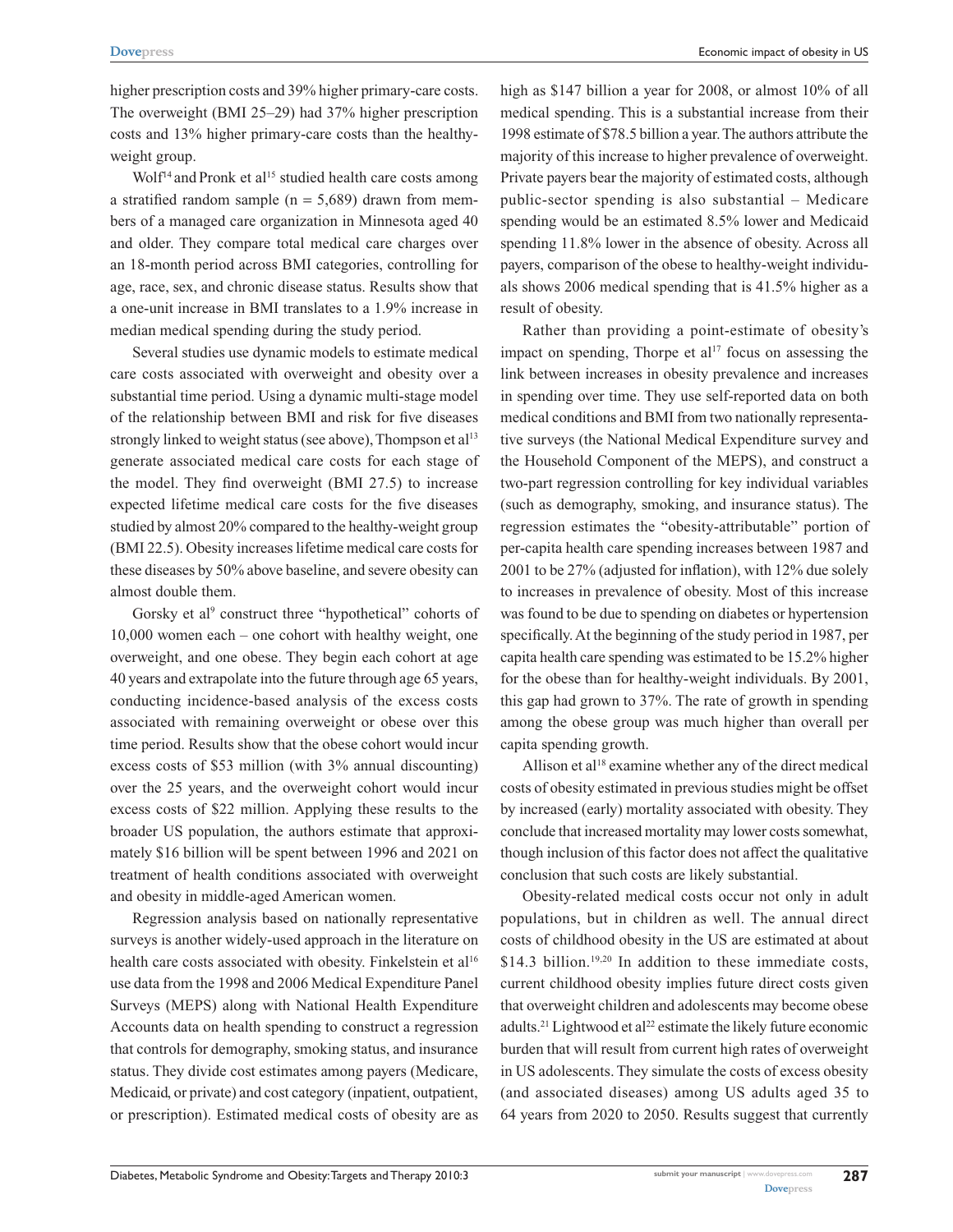existing levels of adolescent overweight will result in close to \$45 billion in direct medical costs over this period, affecting young as well as middle-aged adults. The authors argue that these costs may be unavoidable, with currently existing technologies unable to reduce significantly the likely future consequences of current adolescent overweight.

A pair of recent studies examines who ultimately bears the health care costs associated with obesity. Bhattacharya and Bundorf<sup>23</sup> use data from the National Longitudinal Survey of Youth (NLSY), collected by the Bureau of Labor Statistics (BLS), to capture worker wage information and the MEPS to capture medical expenditure information. Their regression analysis concludes that many of the health care costs associated with obesity "are passed on to obese workers with employer-sponsored health insurance in the form of lower cash wages". The authors argue that this gap in health-insurance premiums may explain most of the wage gap usually attributed to discrimination.

Dall et  $a^{24}$  focus specifically on diabetes, estimating that the US national economic burden of pre-diabetes and diabetes was \$153 billion in higher medical costs for the year 2007 alone, with an average annual medical cost per case of \$1,744 for undiagnosed diabetes, \$6,649 for diagnosed diabetes, and \$443 for pre-diabetes. Although this study does not estimate the fraction of these diabetes costs that are attributable to obesity, other evidence suggests it may be substantial (see above). Dall et al argue that the costs of diabetes are borne by all Americans, not only those with diabetes, and amount to a per-person cost of around \$700 a year.

# **Productivity costs**

In addition to direct medical costs of obesity, a number of more indirect costs are part of the overall economic impact of obesity. Of these, effects on productivity play the largest role empirically. The productivity costs of obesity have been well-documented in a variety of studies, with widespread consensus that such costs are substantial, but with important differences in magnitude between the individual estimates.

The literature in this area includes analyses of the aggregate productivity loss due to obesity, as well as estimates for several distinct sub-categories of productivity costs. Many of these categories relate to productivity loss originating in the labor market, including 'absenteeism' (first-order productivity costs due to employees being absent from work for obesity-related health reasons) and 'presenteeism' (decreased productivity of employees while at work). Other categories of productivity costs that have been analyzed thus far include: premature mortality and loss of quality-adjusted life years (QALYs); higher rates of disability benefit payments; and welfare loss in the health insurance market.

#### Absenteeism

Due to relative ease of measurement, studies estimating the absenteeism costs of overweight and obesity make up the largest category of productivity cost studies to date. Methodologies vary, though the studies consistently find strong correlation between obesity and higher rates of absenteeism. Rather than giving an exhaustive review of absenteeism studies, we summarize here key findings and methodological differences across several recent papers that have addressed the relationship between obesity and absenteeism and the associated costs.

Studies vary by the measures used to identify obesity – the most common is BMI, but several studies use weight directly (and control for height in regression analysis). Generally, studies allow for a nonlinear relationship when modeling the effects of weight on absenteeism by dividing BMI into categories such as under-weight, normal weight, overweight, and obese. BMI is most often derived from data based on self-reported height and weight. Some studies correct for potential bias (under- or over- reporting) in data of this kind using correlations between self-reported weight and height and objectively observed values from NHANES. The outcome variables used also vary in definition across studies. Certain authors, such as Burton et al<sup>25</sup> use only longer periods of health-related work absence, defined as short-term disability, while others use either paid time off for sick leave or self-reported absence due to illness.

In order to identify a causal relationship between obesity and absenteeism, authors control for a list of observables that also affect absenteeism; some authors employ econometric models other than standard ordinary least squares (OLS) regressions in order to control for endogeneity of weight in determining work absence. Covariates generally include demographic variables, years of education, income, occupation, smoking or alcohol consumption, and various other health risks or conditions. Frone<sup>26</sup> runs two sets of regressions, the first of which excludes nonweight – related physical and mental health conditions, in order to test whether the addition of those conditions mediates the effect of obesity on absenteeism; he finds that it does.

The result most consistently identified across the studies is a positive and statistically significant correlation between obesity and measures of absenteeism, even after controlling for the covariates discussed above. Because of the differences in methodologies, the magnitudes of the parameter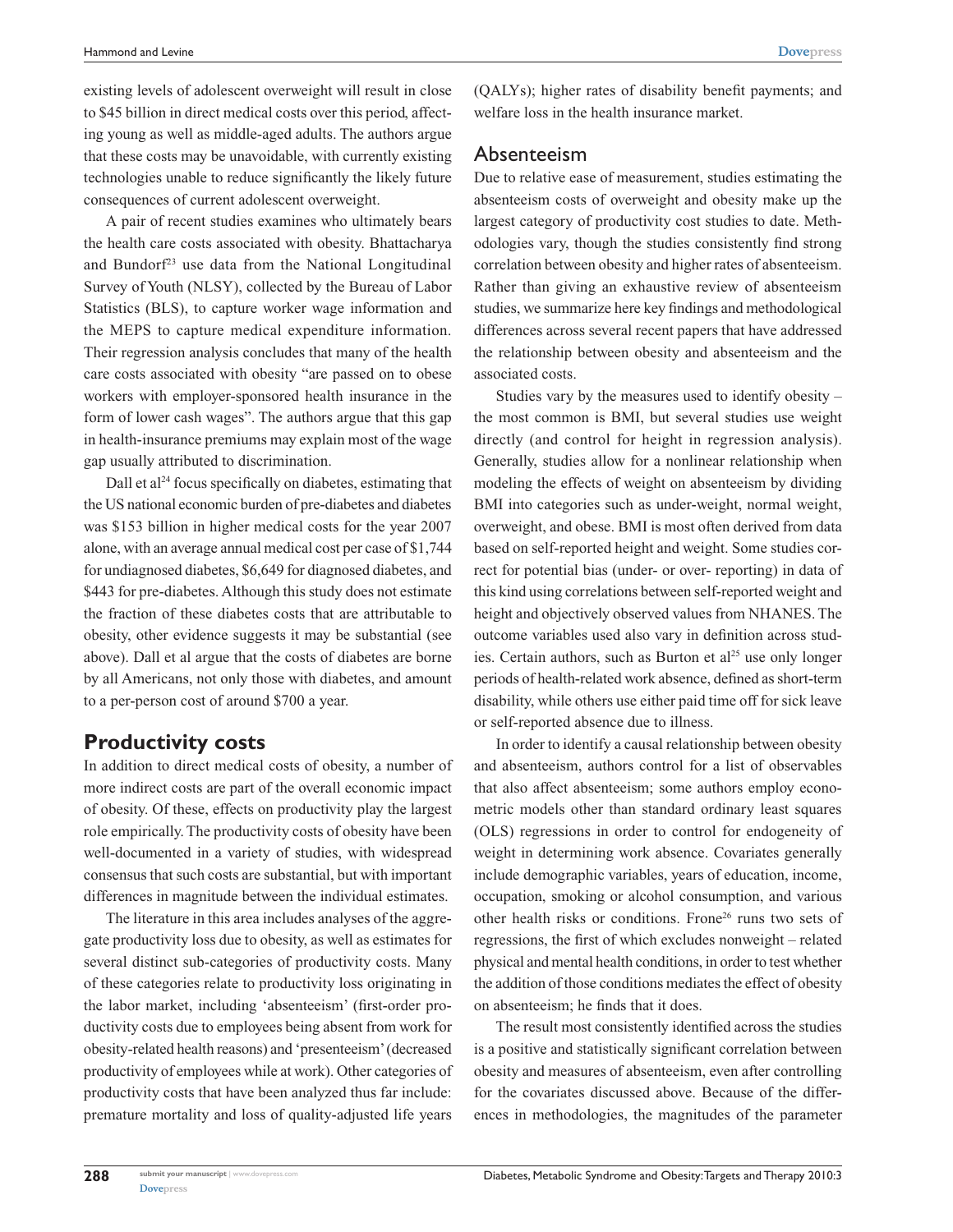estimates on obesity are not widely comparable. For example, Tsai et al<sup>27</sup> find that in the North American division of Shell Oil Company, 3.73 additional days of work were lost per year for each obese employee relative to their normal-weight co-workers, while Serxner et al<sup>28</sup> report that employees considered at risk for obesity were 1.23 times more likely to be in the 'high-absenteeism' group than those who were not. Durden et  $al^{29}$  show that obese workers were 194% more likely to use paid time off than their counterparts.

A subset of the authors discussing absenteeism translates their results on the correlation between obesity and absenteeism into dollar amounts representing the cost of the estimated productivity loss. This is usually done by calculating the level of compensation for the relevant workers either from survey data or BLS averages. Tsai et  $al^{27}$  find that the productivity losses to Shell Oil Company alone due to absenteeism effects of obesity were worth \$11.2 million per year. This amount includes only the direct productivity costs of absenteeism (that the employee is paid while not at work); it does not account for any secondary effects on training, morale, or other network effects. Trogdon et al<sup>30</sup> provide a range of estimates for nationwide annual productivity losses due to obesityrelated absenteeism of between \$3.38 billion (\$79 per obese individual) and \$6.38 billion (\$132 per obese individual).

#### Presenteeism

Obesity could also contribute to productivity loss if obese individuals are less productive while present at the workplace. This may occur as a result of physical and mental health conditions that are more common among obese workers and negatively affect productive ability. Alternatively, a common outside factor may make individuals more likely to both be obese and relatively less productive. The studies reviewed here focus primarily on the magnitude of the presenteeism effect, rather than the mechanism of action.

Studies by Ricci and Chee<sup>31</sup> and Pronk et al<sup>15</sup> both include measures of presenteeism in addition to absenteeism. Ricci and Chee use the Caremark American Productivity Audit, a phone interview that included several questions regarding health-related reduced work performance. Respondents were asked to estimate the average amount of time elapsed between arriving and starting work on days when they were not feeling well, as well as total hours of lost concentration, repeating a job, or feeling fatigued. The authors then look at total lost productive time (LPT) (the sum of absenteeism and presenteeism), and measure the effects of obesity controlling for a list of covariates. In a second stage, the authors add a variable for the number of co-occurring health conditions to test whether the effects of obesity are mediated by overall health status. Finally, they convert LPT into dollars using workers' self-reported wages.

Ricci and Chee find that obese workers are more likely to have positive LPT than their counterparts, and on average have more of it. As also found by Frone,<sup>26</sup> this effect appears to be largely driven by the higher propensity of obese workers to have co-occurring conditions. The monetary value of the cost of excess LPT among obese workers is estimated at \$11.7 billion per year. Of the total cost of LPT, two-thirds is attributable to presenteeism and one-third to absenteeism. This finding suggests that while more studies have focused on the costs of absenteeism, presenteeism may present a larger problem in terms of dollars lost. Additional work is needed to clarify the relative magnitudes of these costs.

Pronk et al<sup>15</sup> include outcome variables that measure quality of work performed as well as workplace inter-personal relationships. The only statistically significant presenteeism relationship found with obesity was on inter-personal relationships. However, the study includes physical activity and cardiorespiratory fitness measures as explanatory variables, which are likely to mediate effects of obesity, as shown in other studies.

#### **Disability**

In addition to absenteeism and presenteeism, obesity may lead to an increase in disability payments and disability insurance premiums. Such an increase could reflect a loss in productivity beyond what is captured in absenteeism data if recipients are unable to hold a job altogether. Additionally, an increase in the disability rolls represents higher fiscal costs to the federal government.

Burkhauser and Cawley<sup>32</sup> study the effects of obesity both on self-reported work impairment and Social Security Disability Insurance. The authors do parallel analyses in two datasets: the Panel Survey of Income Dynamics and the NLSY. Several econometric specifications are used: two OLS models, one linear and one nonlinear, and an IV model using a sibling's or biological child's weight as an instrument for respondent weight. Potential bias introduced by self-reporting of weight is corrected for. Control variables include education, marital status, race, gender, and children in a household. Results are robust to specification changes for receipt of disability income. For men in the NLSY, being obese raises the probability of receiving disability income by 6.92 percentage points, which is equivalent to losing 15.9 years of education. For women, the increased probability of receiving disability is 5.64 percentage points, which is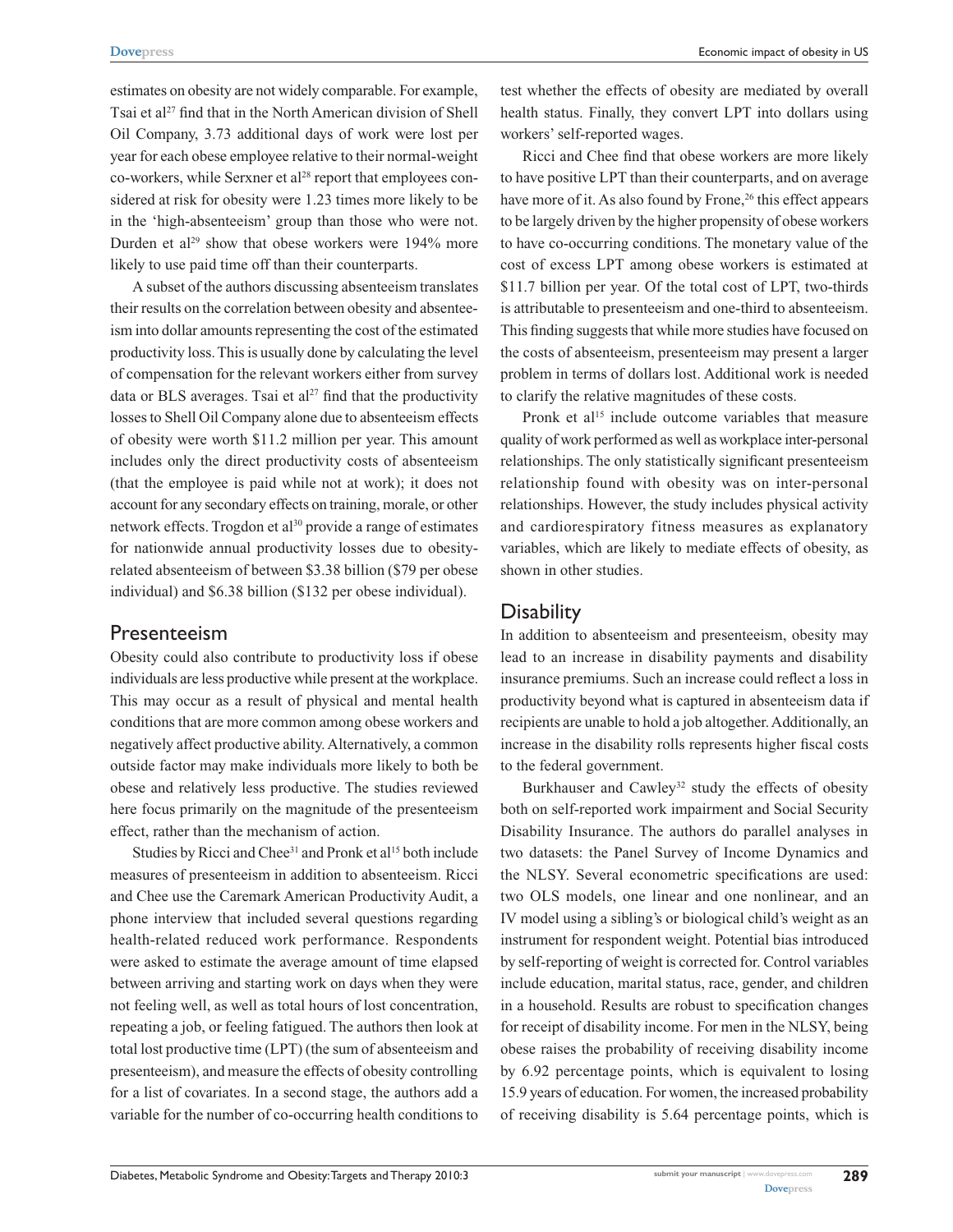the equivalent of losing 16.7 years of education. Thus, even after controlling for a list of covariates and endogeneity of weight, the authors find a significant and large effect of obesity on receipt of disability insurance. More research is needed to determine the productivity loss associated with this correlation: to what extent does being on disability decrease employment among recipients?

## Premature mortality

Another form of productivity loss associated with obesity is premature mortality or reduction in QALYs. Several studies have found a connection between obesity and mortality.<sup>30</sup> A recent study by Fontaine et al<sup>33</sup> measures years of life lost due to obesity, controlling for demographic and other factors affecting morbidity. The authors determine the distribution of individuals across BMI categories, as well as life expectancy at each age between 18 and 85 years in each BMI category, and calculate years of life lost (YLL) in each category relative to a reference BMI of 24 (the high end of the normal-weight range). In general, YLLs follows a J- or U- shaped distribution across BMI categories. The largest effect of obesity on morbidity was for white men: a white male aged 20 years with a BMI over 45 could be expected to have 13 YLLs, the equivalent of a 22% reduction in remaining life years. Effects for black men and women were much smaller.

Groessel et al<sup>34</sup> consider the effects of BMI on quality of life in a longitudinal cohort study of older individuals (mean age 72 years). The authors measure QALYs with a quality of well-being (QWB) scale that rates symptoms and functionality. After controlling for age, sex, smoking and exercise, they compare statistical differences in mean QWB scores between obese and nonobese BMI groups. Obese individuals were found to have 0.046 lower QWB scores on average, which translates into 2.93 million QALYs lost at the national level in the US. This result is equivalent to one QALY lost for every 20 people who live one year with obesity. Both premature mortality and lost QALYs represent important economic impacts of obesity. Further research would be needed to monetize this impact for comparison with other costs.

## Health insurance

Though few studies have considered it, another potential economic cost of obesity is a health insurance market externality. Several studies have estimated the portion of health care expenditure on obesity that is paid for by public insurance.<sup>35</sup> However, in addition to the extra medical costs, Bhattacharya and Sood<sup>35</sup> argue that pooled insurance may actually cause a moral hazard that incentivizes overweight and obesity by

transferring the economic costs away from the obese to the larger insurance pool. Such a problem could induce additional costs of obesity via welfare loss. The authors note that even if an individual does not consciously choose to consume more calories or exercise less, pooled insurance reduces the price of obesity, and obesity has been shown to be somewhat responsive to price signals (eg, food prices).

In order to determine whether there is a welfare loss caused by this externality, the authors consider two models of health insurance: one in which there is complete, employer-provided, pooled insurance, and another in which premiums are risk adjusted. The difference in utility under the optimal solution in each model is then measured to find welfare loss. After calibrating the model using data from the MEPS, the authors find that there is in fact a welfare loss under pooled insurance. The loss is proportional to the product of the difference in medical expenditures between the obese and nonobese, and the elasticity of body weight to the insurance subsidy provided by pooled insurance. The size of the welfare loss due to the obesity externality in the US is estimated at \$150 per capita.

# Total indirect costs

Several papers have estimated the total economic cost of obesity, differentiating only between direct and indirect costs. Direct costs include those discussed in the first section of this paper, while indirect costs focus on premature mortality, higher disability insurance premiums, and labor market productivity. Notably, the papers reviewed here provide a reasonably wide range of estimates for the total indirect costs of obesity. However, direct comparison of results across studies is difficult due to such factors as the date of measurement, representativeness of the sample, and scope of measurement. Differences in findings may be due to a confluence of factors in the design of the studies, rather than simply differences in econometric specifications or data sources.

For example, Thompson et al<sup>36</sup> look at the total cost of obesity to US businesses, differentiating between health insurance expenditures and paid sick leave, life insurance, and disability insurance. The study is based on data from the National Health Interview Survey, and BLS and other data representing expenditures of all private-sector US firms. Using age- and sex-specific obesity-attributable expenditures, the authors estimate that total nonmedical costs of obesity among US businesses were \$5 billion in 1994. Of that, \$2.4 billion was spent on paid sick leave, \$1.8 billion on life insurance, and \$0.8 billion on disability insurance. The health insurance-related costs of obesity were estimated to be \$7.7 billion.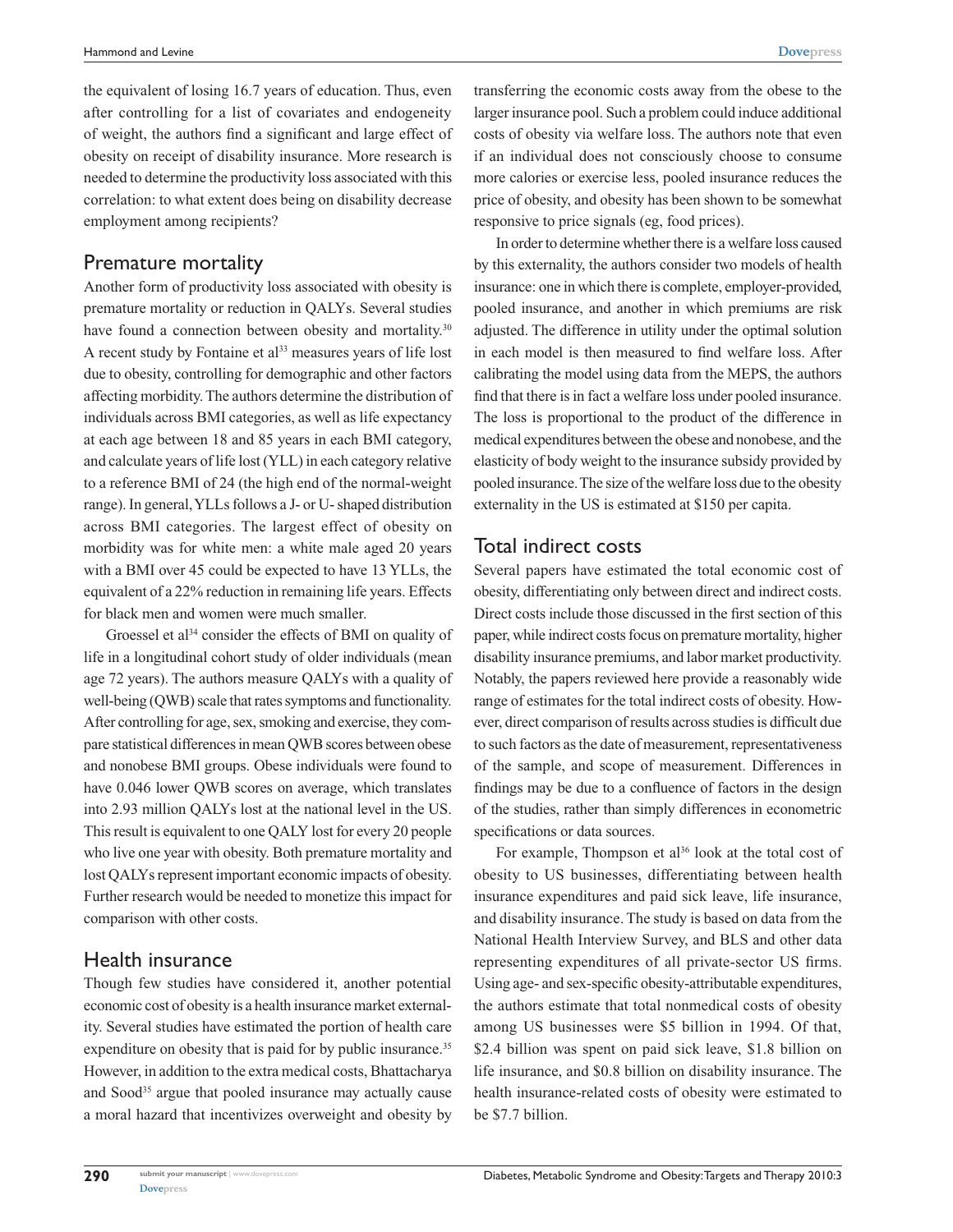On the other hand, a study by Lightwood et  $al^{22}$  looks at current and future costs of adolescent overweight. In this case, the indirect costs include work loss due to sick and disability leave, as well as long-term disability, early retirement, and premature mortality. Using employee compensation data, along with information on clinical events related to obesity, diabetes, and CHD, the authors estimate indirect costs due to work absence or reduced work. They project cumulative costs from 2020 to 2050 by making assumptions about productivity growth and trends in obesity. Likewise, the cost of premature mortality is measured using the probability of employment for a given age and gender, varying by BMI, and is projected forward from 2020 to 2050. The cumulative, discounted costs of obesity (including costs due to diabetes and CHD) over that period are estimated at \$254 billion, \$208 billion of which is due to indirect costs.

These examples illustrate the substantial differences found across studies that provide disaggregated estimates for direct and indirect costs of obesity, as well as absenteeism and other sub-categories of indirect costs. The relative significance of indirect to direct costs varies between 65% and 88% in these two examples, and in the studies discussed above, absenteeism is reported to range from as low as 20% of total indirect costs to as high as 50%. Future research could effectively parse the source of the differences across studies, making results more comparable in order to get a better sense of the total and relative magnitudes of obesity's likely economic impacts.

## **Transportation costs**

In addition to its impact on medical spending and productivity, obesity may affect transportation costs. Increases in body weight among Americans mean that more fuel and, potentially, larger vehicles are needed to transport the same number of commuters and travelers each year. This produces a direct cost (in the form of greater spending on fuel), as well as potential indirect costs in the form of greater greenhouse gas emissions. A number of recent papers assess these impacts.

Dannenberg et  $a^{37}$  provide a direct estimate of the one-year fuel costs for the passenger airline sector that are associated with increased levels of obesity in US adults from 1990 to 2000. Using US Dept of Transportation figures for the fuel needed to transport a given weight of cargo by air, and data on the number of passenger-miles flown, they calculate that weight gain during the 1990s required approximately 350 million extra gal of jet fuel in the year 2000. At a prevailing price of \$0.79/gal, they calculate the extra

airline fuel cost due to higher obesity to be approximately \$275 million in the year 2000 alone.

Jacobson and King38 use a mathematical model to estimate the additional annual fuel consumption by noncommercial passenger highway travel in the US that is associated with overweight and obesity to be approximately one billion gal. At current US prevailing prices, $39$  this represents a cost of \$2.7 billion a year. Jacobson and McLay<sup>40</sup> provide a similar annual estimate of the fuel-use impact of obesity in the US. They also estimate that approximately 39 million additional gal of fuel (worth \$105 million at current prices) are needed annually in this sector for each 1 lb of additional average passenger weight. Li et al<sup>41</sup> also find evidence that a decrease in average miles per gal (MPG) in the US passenger vehicle fleet may be associated with increased obesity. Although cautious in drawing definitive conclusions, they use sales data from 1999–2005 to estimate that a 10 percentage point increase in overweight/obesity rates reduces average MPG of new vehicles sold by approximately 2.5%.

Michaelowa and Dransfield<sup>42</sup> conduct an Organization for Economic Co-operation and Development (OECD)-wide study of the impact of obesity on greenhouse gas emissions through three channels: higher fuel consumption needed to transport heavier people, greater food production needed to feed a population with higher caloric intake, and higher methane emissions resulting from the greater organic waste generated by a heavier population. They estimate that reduction of average weight by 5 kg across the OECD could reduce  $\mathrm{CO}_2$  emissions from the transportation sector by approximately 10 million T annually. Reduced consumption of energy-rich foods to 1990s levels is estimated to lead to savings of approximately 102 million T. No economic cost estimate is assigned to greenhouse gas emissions due to obesity.

## **Human capital accumulation**

Effects of obesity and overweight on educational attainment – both quantity and quality of schooling – also represent a potential economic impact, one that may become increasingly significant as rates of childhood and adolescent obesity climb. We review four studies in this section that consider the relationship between obesity and human capital accumulation.

Gortmaker et al<sup>43</sup> include a broad set of outcome variables, following a cohort from the NLSY (16 to 24 year-olds) for seven years to determine whether membership in a high-BMI category leads to lower income or educational attainment, more health conditions, or lower self-esteem. Baseline characteristics were measured in 1979, with obesity defined as a BMI over the 95th percentile of the distribution in NHANES,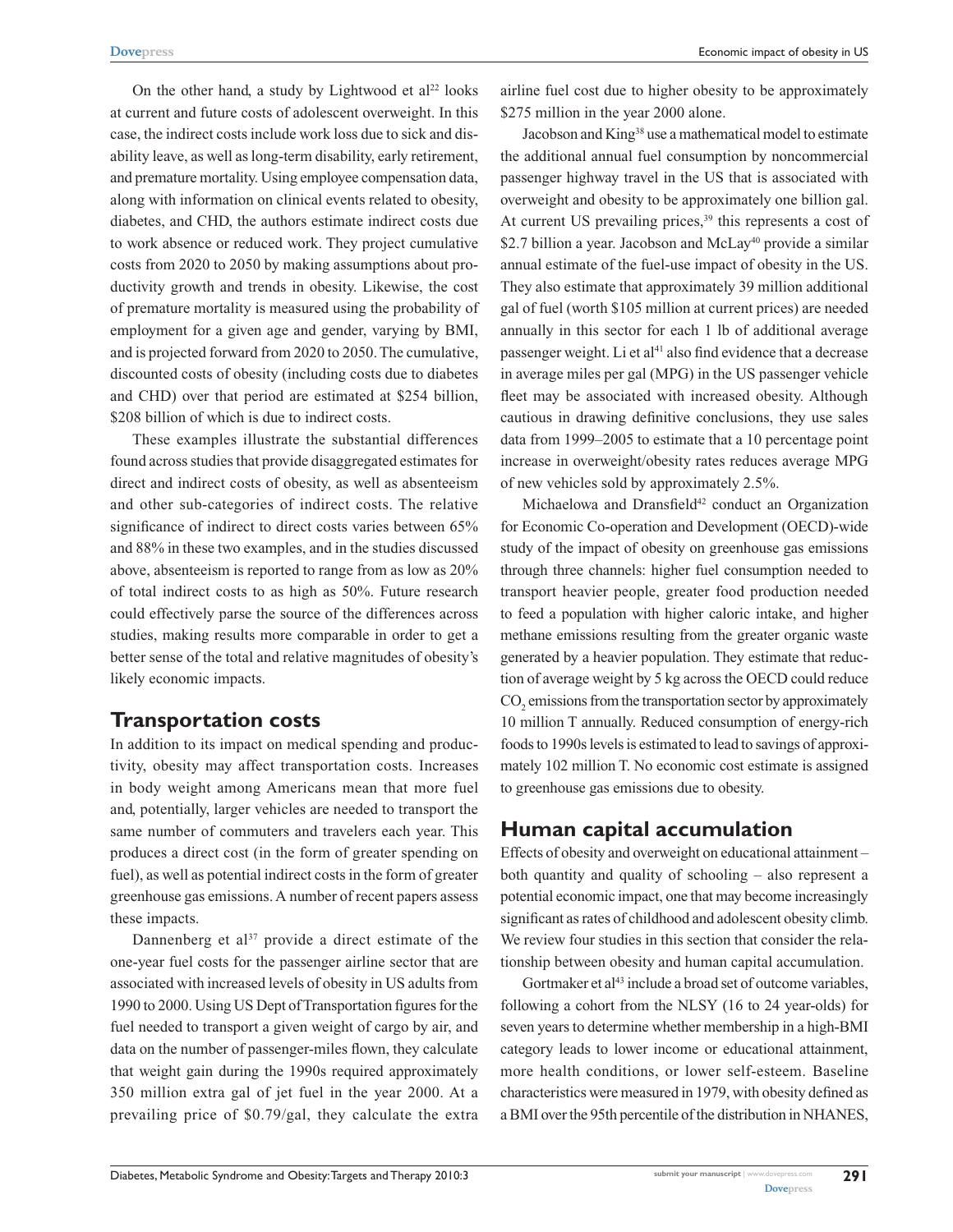**[Dovepress](www.dovepress.com)**

given an individual's age and sex. Self-esteem and intelligence were also measured at baseline. Overall correlations between obesity and the outcome variables were statistically significant and in the expected directions. Once controls were added for baseline characteristics and demographic variables, only select correlations remained significant. Women who had been obese in the baseline survey had significantly fewer years of school completed (0.3 year on average). Likewise, they were less likely to be married, had lower household incomes, and higher rates of poverty. For men, the only statistically significant correlation was for marital status.

Instead of measuring cross-sectional differences in educational attainment as done by Gortmaker et al<sup>43</sup> Kaestner et al<sup>44</sup> look at an NLSY cohort to study the effects of obesity on grade progression and drop-out rates. To do this, the authors measure the change in the highest grade completed by an individual between ages *t-1* and *t*. The study includes respondents aged 14 to 17, and models the effects of obesity on grade progression separately for each age, using three different models. The first model measures the overall correlation, the second controls for a list of covariates including family structure and educational attainment, respondent health, smoking status, alcohol consumption, and region, and the third model instruments weight at age *t-1* with weight in the previous year.

The results are mostly not statistically significant, though when they are, the effects are quite large. Fifteen-year-old males in the 90th percentile or above for BMI are 3.3 percentage points more likely to drop out in the following year than their counterparts in the second and third BMI quartiles; 16-year old females in the 90th percentile or above are 12 percentage points less likely to complete a higher grade in the IV model. It is possible that the samples used in this study were simply too small to allow for enough statistical power to pick up any smaller effects of obesity.

In addition to educational attainment and grade progression, obesity has also been shown to correlate with school attendance. The impact of school attendance on human capital and productivity is likely to operate through its effect on educational attainment; attendance could also affect productivity via associated parental work absenteeism. Geier et al<sup>45</sup> study the effects of overweight and obesity on school attendance, and find that days missed from school are significantly higher for obese children than their normal-weight counterparts. The authors sample just over 1,000 students in nine inner-city Philadelphia schools; they measure their weight and height during a school year, and record their absences. Demographic data on age, race, and sex are included, in addition to the fraction of a school body on free or reduced school lunch. Controlling for covariates, the authors find that while normal-weight children missed between 10.1 and 10.5 days of school over the year on average, obese children missed between 11.7 and 12.2; the difference in means is statistically significant.

Finally, measures of academic performance can provide an estimate of the relationship between obesity and the quality of education, potentially affecting human capital accumulation independently of educational attainment. Sabia<sup>46</sup> measures the effect of adolescent obesity on grade point average (GPA). The author uses data from the NLSY and includes respondents aged 14 to 17 who were not pregnant at the time of the survey. GPA is measured by combining self-reported grades received in English/language arts and Math. Obesity is defined using BMI, weight controlling for height, and self-reported perception of obesity. Control variables included level of exercise, region, intelligence scores, parental involvement (eg, Parent-Teacher Association participation), family background, religion, sexual behavior, alcohol consumption, and age. The econometric specifications include one linear model, another with dummy variables for obesity, a third that uses a parent's self-reported weight as an instrument for the child's, and a fixed effects model. However, alternative specifications do not have large effects on the major results.

There is a consistent negative relationship between weight and GPA among females, though the magnitude is not very large. The point estimate for white females from the OLS regressions suggests that a 50% increase in BMI would lead to a 6.6% decline in GPA, and a 50 lb weight gain would lead to a 0.17 point decline in GPA. Obese white females had a 0.182 point lower GPA on average relative to their nonobese counterparts. Sabia notes that while the size of the weight gains discussed is large, even a 0.2 point drop in GPA translates to a drop of eight percentiles. The results for nonwhite females are roughly similar in size and significance, with an even lower relative mean GPA among the obese group. Among males, the only significant correlation is for nonwhites: the individuals in the obese group had a 0.18 point lower mean GPA than those in the nonobese group.

The studies reviewed here provide statistical evidence of a potential link between obesity and the educational experience of students. Further research is needed in this area to clarify this relationship and identify potential mechanisms of action.

#### **Discussion**

The research on the economic impact of obesity reviewed above covers a broad range of potential costs. Table 1 summarizes some of the key costs identified. Substantial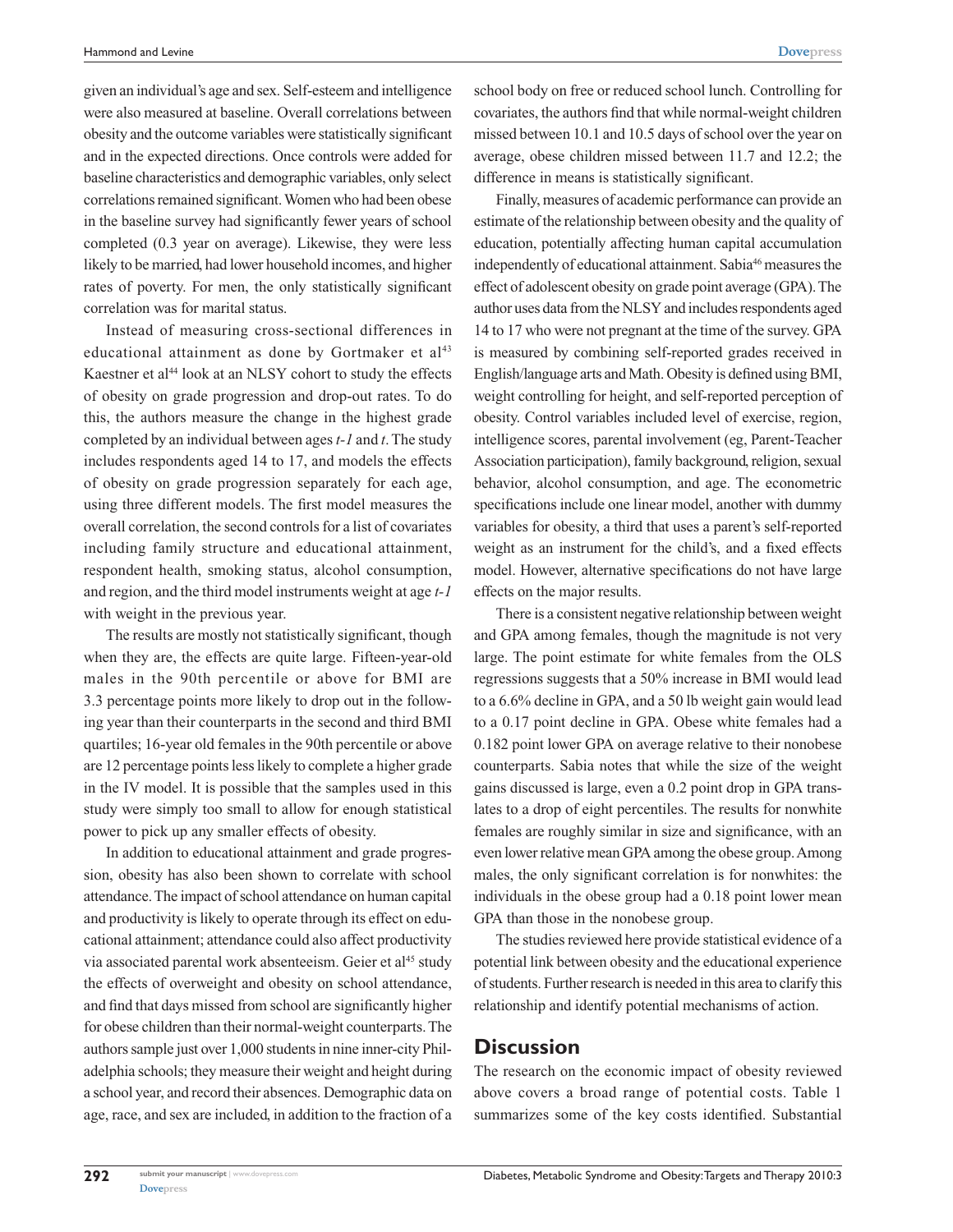|                           |                     | Table I The key costs identified from research on the economic impact of obesity |                                                       |                                                                           |                                                         |
|---------------------------|---------------------|----------------------------------------------------------------------------------|-------------------------------------------------------|---------------------------------------------------------------------------|---------------------------------------------------------|
| Cost category             | Sub-categories      | id range of estimates<br>Key results, ar                                         | Relative costs                                        | Total costs                                                               | Total nondollar amounts                                 |
| Direct medical spending   |                     | Relative medical costs for overweight<br>(vs normal weight)                      | 10%-20% higher <sup>5,13</sup>                        |                                                                           |                                                         |
|                           |                     | Relative medical costs for obese<br>(vs Normal weight)                           | 36%-100% higher <sup>5,13,16,17</sup>                 |                                                                           |                                                         |
|                           |                     | Annual direct costs of childhood obesity                                         |                                                       | \$14.3 billion <sup>19,20</sup>                                           |                                                         |
|                           |                     | cost of "excess" medical<br>US-wide annual                                       |                                                       | \$86-\$147 billion (total) <sup>16</sup>                                  |                                                         |
|                           |                     | spending attributable to overweight/obesity                                      |                                                       | \$640 million                                                             |                                                         |
| <b>Productivity costs</b> | Absenteeism         | Excess days of work lost due to obesity                                          |                                                       | (women 40-65 only) <sup>9</sup>                                           | 1.02-4.72 days <sup>15,27,30,67</sup>                   |
|                           |                     | Relative risk ratio of having 'high-absenteeism'                                 | 1.24-1.53 times higher <sup>28.30</sup>               |                                                                           |                                                         |
|                           |                     | National costs of annual                                                         |                                                       | \$3.38-\$6.38 billion or \$79-\$132 per                                   |                                                         |
|                           |                     | absenteeism from obesity                                                         |                                                       | obese person;29,30<br>\$57,000 per                                        |                                                         |
|                           |                     |                                                                                  |                                                       | employee <sup>28</sup> (1998 USD)<br>\$8 billion (2002 USD) <sup>31</sup> |                                                         |
|                           | Presenteeism        | costs of<br>National annual                                                      |                                                       |                                                                           |                                                         |
|                           |                     | presenteeism from obesity                                                        |                                                       |                                                                           |                                                         |
|                           |                     | Relative productivity loss due to obesity                                        | I.5% higher <sup>30</sup>                             |                                                                           |                                                         |
|                           | Disability          | Relative risk ratio of receiving                                                 | 5.64-6.92 percentage                                  |                                                                           |                                                         |
|                           |                     | disability income support                                                        | points higher <sup>32</sup>                           |                                                                           |                                                         |
|                           | Premature mortality | due to obesity<br>Years of life lost                                             |                                                       |                                                                           | 1-13 years per obese person <sup>33</sup>               |
|                           |                     | to obesity<br>QALYs lost due                                                     |                                                       |                                                                           | 2.93 million QALYs total<br>in US in 2004 <sup>34</sup> |
|                           | Total               | indirect costs of obesity<br>National annual                                     |                                                       | \$5 (1994 USD) - \$66 billion <sup>31,36</sup>                            |                                                         |
| Transportation costs      | Fuel costs          | Annual excess jet fuel use                                                       |                                                       | \$742 million (2010 USD)                                                  | 350 million gal <sup>37</sup>                           |
|                           |                     | attributable to obesity                                                          |                                                       |                                                                           |                                                         |
|                           |                     | Annual excess fuel use by noncommercial                                          |                                                       | \$2.53-2.7 billion (2010 USD)                                             | 938 million-I billion gal <sup>38,40</sup>              |
|                           |                     | passenger highway vehicles                                                       |                                                       |                                                                           |                                                         |
|                           |                     | attributable to obesity                                                          |                                                       |                                                                           |                                                         |
|                           |                     | Additional fuel required in noncommerical                                        |                                                       | \$105 million per LB (2010 USD)                                           | 39 million gal <sup>40</sup>                            |
|                           |                     | passenger highway sector PER LB                                                  |                                                       |                                                                           |                                                         |
|                           |                     | of avg passenger weight increase                                                 |                                                       |                                                                           |                                                         |
|                           | Environmental costs | OECD-wide CO <sub>2</sub> emissions from                                         |                                                       |                                                                           | 10 million T <sup>42</sup>                              |
|                           |                     | transportation PER 5KG average                                                   |                                                       |                                                                           |                                                         |
|                           |                     | weight per person                                                                |                                                       |                                                                           |                                                         |
| Human capital             |                     | Highest grade completed                                                          | $0.1 - 0.3$ fewer grades                              |                                                                           |                                                         |
| accumulation costs        |                     |                                                                                  | completed <sup>43,44</sup>                            |                                                                           |                                                         |
|                           |                     | Days absent from school                                                          | 1.2-2.1 more days absent<br>from school <sup>45</sup> |                                                                           |                                                         |
|                           |                     |                                                                                  |                                                       |                                                                           |                                                         |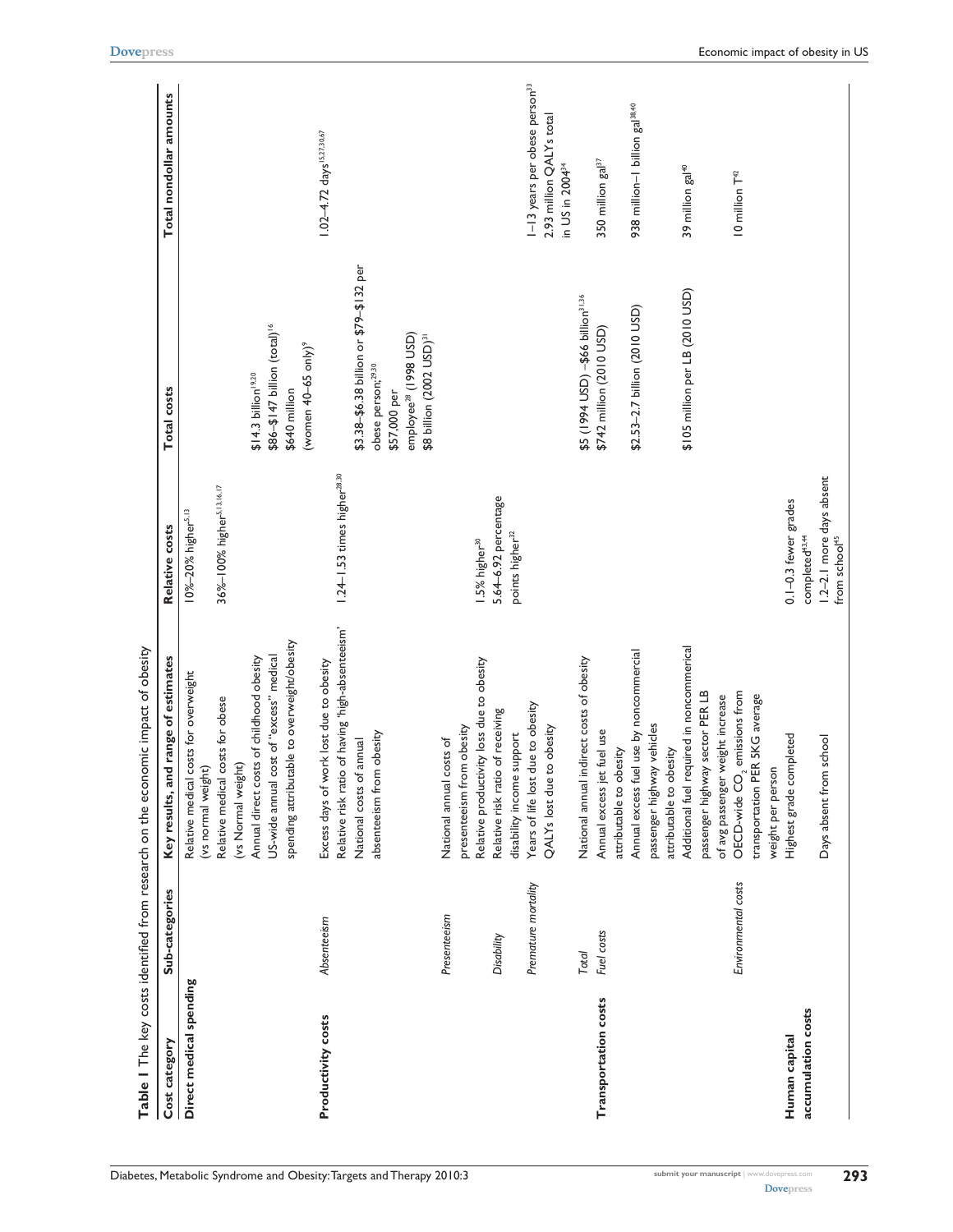differences in methodology, scope, and data sources often make comparison between the studies reviewed difficult, and the depth of research varies widely across the four impact areas. In addition, this literature does not directly address policy choices for reducing obesity nor the likely aggregate economic impact associated with such changes.<sup>a</sup> Nevertheless, several broad conclusions emerge from our review.

First, the direct medical costs associated with obesity are substantial. The literature reviewed in this paper gives a wide range of estimates for these costs, reflecting differences in methodology, definitions of weight categories, age groups studied, and data sources. However, all the studies reviewed find significant costs. Relative medical spending for the obese may be as much as 100% higher than for healthy weight adults, and nationwide "excess" medical spending may amount to as much as \$147 billion annually for adults and \$14.3 billion annually for children. The estimates of direct costs reviewed here may generally be conservative – they often rely on self-reported data (which tend to show a downward bias in BMI), and focus on a set of obesityrelated diseases more narrow than the full set identified in the medical literature. Medical costs appear to have increased dramatically over the last decade<sup>16</sup> and may continue to grow with future increases in rates of overweight and obesity in US adults and children, perhaps substantially.<sup>47</sup>

Second, significant productivity costs are linked with obesity. Productivity effects may fall into at least four different categories (absenteeism, presenteeism, disability, and premature mortality). Several of the studies reviewed focus on only a subset of these effects, and there is extensive variation in cost estimates. These factors make comparisons between the studies, as well as between medical and productivity costs, difficult. However, total productivity costs are likely substantial, perhaps as high as \$66 billion annually for the US.

Third, important additional economic impacts of obesity can be found in the form of transportation costs and human capital accumulation costs. The studies reviewed in the final two sections of our paper suggest that these effects may be significant, but further work is needed to explore their full extent and assign consistent economic cost to them.

The overall economic impact of obesity in the US appears to be substantial. Although a comprehensive aggregation across the different categories of literature is an important goal for future research, simple addition of key effects identified in this review would suggest total annual economic costs associated with obesity in excess of \$215 billion. The magnitude of this impact, and the potential for high future impact identified by several studies,  $16,21,47$  underscore the importance of the obesity epidemic as a focus for policy and a topic for future research.

#### **Disclosure**

The authors report no conflicts of interest in this work.

#### **References**

- 1. Flegal KM, Carroll MD, Ogden CL, et al. Prevalence and trends in US obesity among adults, 1999–2008. *JAMA.* 2010;303(3):235–241.
- 2. Huang TTK, Glass T. Transforming research strategies for understanding and preventing obesity. *JAMA.* 2008;300(15):1811–1813.
- 3. Hammond RA. Complex systems modeling for obesity research. *Prev Chron Dis.* 2009;6(3):A97.
- 4. Ogden CL, Carroll MD, Curtin LR, et al. Prevalence of overweight and obesity in the United States, 1999–2004. *JAMA.* 2006;295(13): 1549–1555.
- 5. Thompson D, Edelsberg J, Colditz GA, Bird AP, Oster G. Lifetime health and economic consequences of obesity. *Arch Intern Med.* 1999; 159(18):2177–2183.
- 6. Rimm EB, Stampfer MJ, Giovannucci E, et al. Body size and fat distribution as predictors of coronary heart disease among middle-aged and older US men. *Am J Epidemiol.* 1995;141:1117–1127.
- 7. Colditz GA, Willett WC, Rotnitzky A, Manson JE. Weight gain as a risk factor for clinical diabetes mellitus in women. *Ann Intern Med.* 1995;122:481–486.
- 8. Manson JE, Willett WC, Stampfer MJ, et al. Body weight and mortality among women. *N Engl J Med.* 1995;333:677–685.
- 9. Gorsky R, Pamuk E, Williamson D, Shaffer P, Koplan J. The 25-year health care costs of women who remain overweight after 40 years of age. *Am J Prev Med.* 1996;12:388–394.
- 10. Van Itallie TB. Health implications of overweight and obesity in the United States. *Ann Intern Med.* 1985;103:983–988.
- 11. Mokdad AH, Ford ES, Bowman BA, et al. Prevalence of obesity, diabetes, and obesity-related health risk factors. *JAMA.* 2001;289(1):76–79.
- 12. Wassertheil-Smoller S. The case for nutritional intervention. In: Wassertheil-Smoller S, Alderman MH, Wylie-Rosette J, editors. *Cardiovascular Health and Risk Management: The Role of Nutrition and Medication in Clinical Practice*. Littleton, MA: PSG Publishing; 1989:16–45.
- 13. Thompson D, Brown JB, Nichols GA, Elmer PJ, Oster G. Body mass index and future healthcare costs: a retrospective cohort study. *Obes Res.* 2001;9(3):210–218.
- 14. Wolf AM. Economic outcomes of the obese patient. *Obes Res.* 2002;10(1): 58S–62S.
- 15. Pronk NP, Goodman MJ, O'Connor PJ, Martinson BC. Relationship between modifiable health risks and short-term charges. *JAMA.* 1999; 282(23):2235–2239.
- 16. Finkelstein EA, Trogdon JG, Cohen JW, Dietz W. Annual medical spending attributable to obesity: payer- and service-specific estimates. *Health Aff (Millwood).* 2009;28(5):w822–w831.
- 17. Thorpe KE, Florence CS, Howard DH, Joski P. The impact of obesity on rising medical spending. *Health Aff (Millwood).* 2004; Suppl Web Exclusives:W4–w480.
- 18. Allison DB, Zannolli R, Narayan KM. The direct health care costs of obesity in the United States. *Am J Public Health.* 1999;89(8): 1194–1199.

<sup>&</sup>lt;sup>a</sup>A rapidly growing body of research has arisen to evaluate potential costs and benefits of specific interventions. Integration of this research into a broader macroeconomic framework would allow careful assessment of the net economic impact associated with obesity reduction.